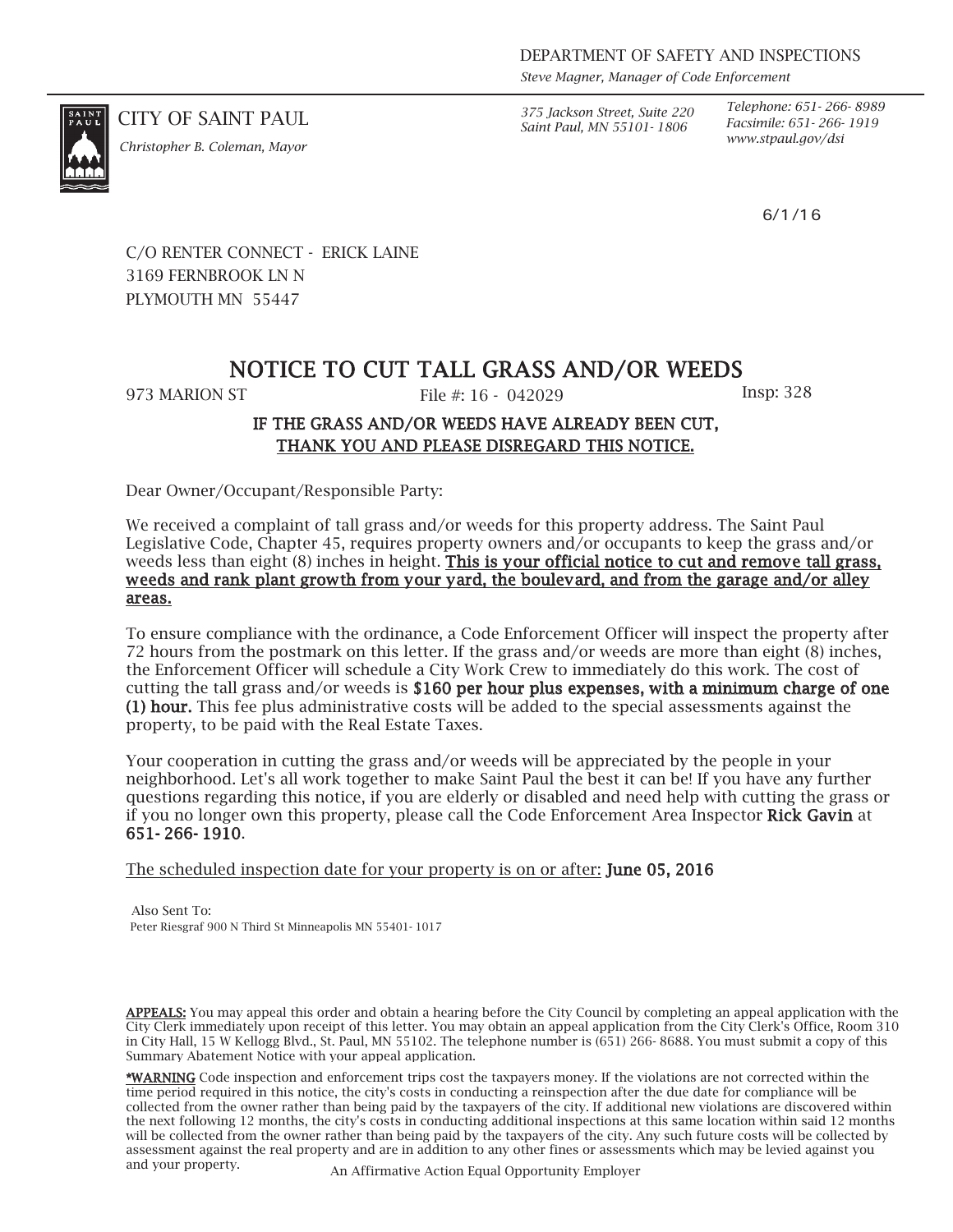*Steve Magner, Manager of Code Enforcement*

CITY OF SAINT PAUL *375 Jackson Street, Suite 220 Saint Paul, MN 55101- 1806*

*Telephone: 651- 266- 8989 Facsimile: 651- 266- 1919*

6/1/16

*www.stpaul.gov/dsi Christopher B. Coleman, Mayor*

**OCCUPANT** 973 MARION ST ST PAUL MN 55117- 5156

# NOTICE TO CUT TALL GRASS AND/OR WEEDS

973 MARION ST File #: 16 - 042029 Insp: 328

## IF THE GRASS AND/OR WEEDS HAVE ALREADY BEEN CUT, THANK YOU AND PLEASE DISREGARD THIS NOTICE.

Dear Owner/Occupant/Responsible Party:

We received a complaint of tall grass and/or weeds for this property address. The Saint Paul Legislative Code, Chapter 45, requires property owners and/or occupants to keep the grass and/or weeds less than eight (8) inches in height. This is your official notice to cut and remove tall grass, weeds and rank plant growth from your yard, the boulevard, and from the garage and/or alley areas.

To ensure compliance with the ordinance, a Code Enforcement Officer will inspect the property after 72 hours from the postmark on this letter. If the grass and/or weeds are more than eight (8) inches, the Enforcement Officer will schedule a City Work Crew to immediately do this work. The cost of cutting the tall grass and/or weeds is \$160 per hour plus expenses, with a minimum charge of one (1) hour. This fee plus administrative costs will be added to the special assessments against the property, to be paid with the Real Estate Taxes.

Your cooperation in cutting the grass and/or weeds will be appreciated by the people in your neighborhood. Let's all work together to make Saint Paul the best it can be! If you have any further questions regarding this notice, if you are elderly or disabled and need help with cutting the grass or if you no longer own this property, please call the Code Enforcement Area Inspector Rick Gavin at 651- 266- 1910.

The scheduled inspection date for your property is on or after: **June 05, 2016** 

Also Sent To: Smr Real Estate 3169 Fernbrook Ln N Plymouth MN 55447 Peter Riesgraf 900 N Third St Minneapolis MN 55401- 1017

APPEALS: You may appeal this order and obtain a hearing before the City Council by completing an appeal application with the City Clerk immediately upon receipt of this letter. You may obtain an appeal application from the City Clerk's Office, Room 310 in City Hall, 15 W Kellogg Blvd., St. Paul, MN 55102. The telephone number is (651) 266- 8688. You must submit a copy of this Summary Abatement Notice with your appeal application.

\*WARNING Code inspection and enforcement trips cost the taxpayers money. If the violations are not corrected within the time period required in this notice, the city's costs in conducting a reinspection after the due date for compliance will be collected from the owner rather than being paid by the taxpayers of the city. If additional new violations are discovered within the next following 12 months, the city's costs in conducting additional inspections at this same location within said 12 months will be collected from the owner rather than being paid by the taxpayers of the city. Any such future costs will be collected by assessment against the real property and are in addition to any other fines or assessments which may be levied against you and your property. An Affirmative Action Equal Opportunity Employer